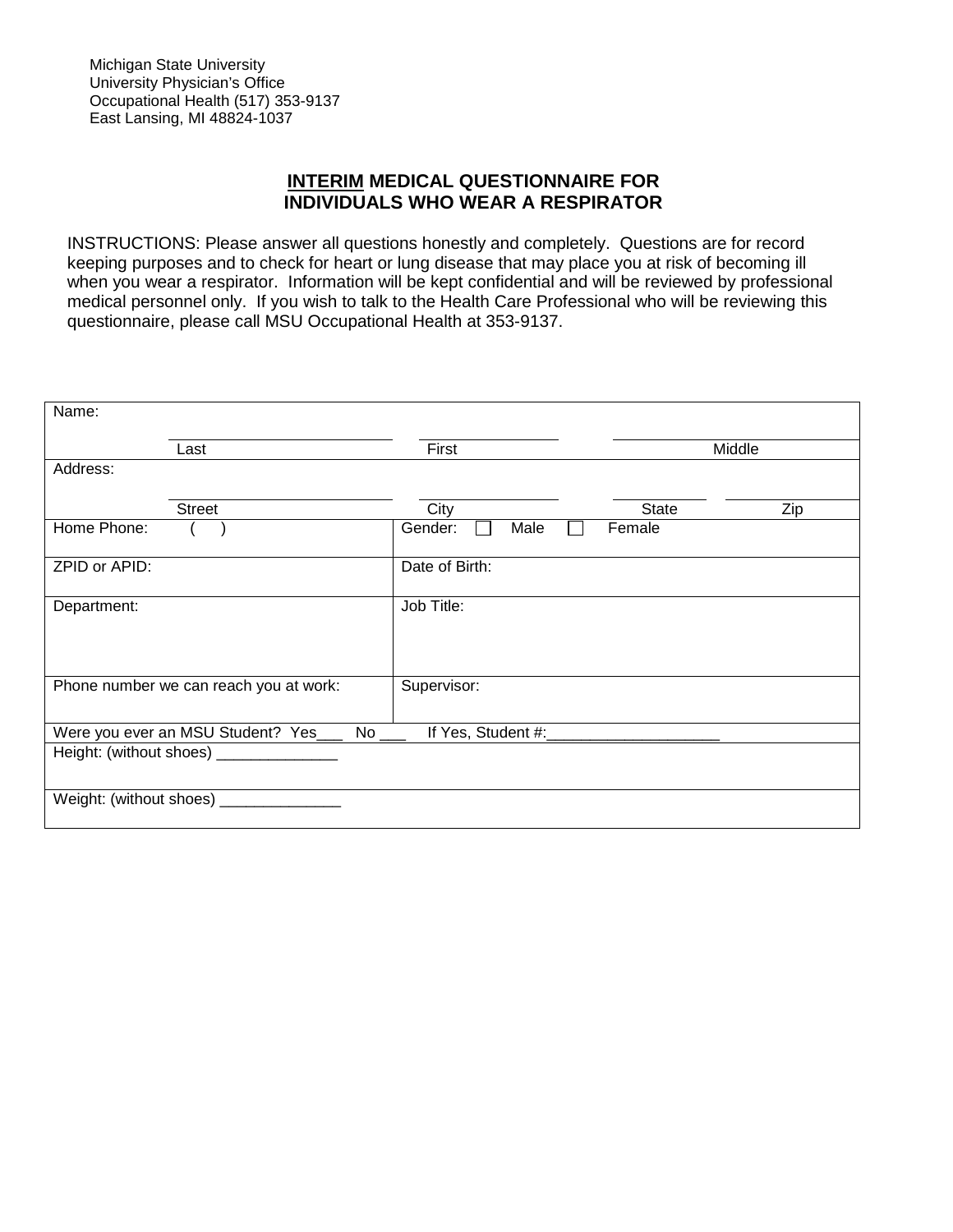| 1. | Yes                 | No                           |                | Have you ever smoked cigarettes? ("Yes" means more than 20 packs of cigarettes or 12 oz.<br>of tobacco in your life)                                 |
|----|---------------------|------------------------------|----------------|------------------------------------------------------------------------------------------------------------------------------------------------------|
|    | Yes                 |                              |                | IF "YES," ANSWER QUESTIONS 1a-4e. IF "NO," SKIP TO QUESTION 2.                                                                                       |
|    |                     | No                           | 1a.            | Do you smoke now?                                                                                                                                    |
|    |                     |                              | 1b.            | How old were you when you started smoking regularly? _______                                                                                         |
|    |                     |                              | 1c.            | If you stopped, how old were you when you stopped?                                                                                                   |
|    |                     |                              | 1d.            | On the average, how many packs per day have you smoked for the length of time you<br>smoked?                                                         |
|    |                     |                              | 1e.            | How many packs per day do you smoke now? ________                                                                                                    |
| 2. | Yes<br>$\Box$       | No<br>$\Box$                 |                | Have you ever had a back injury?                                                                                                                     |
| 3. | Yes                 | No                           |                | Do you currently have any of the following musculoskeletal problems?                                                                                 |
|    | $\Box$<br>Yes       | $\Box$<br>No                 | За.            | Weakness in any of your arms, hands, legs, or feet                                                                                                   |
|    | $\Box$<br>Yes       | $\Box$<br>No                 | 3b.            | Back pain                                                                                                                                            |
|    | Yes                 | $\Box$<br>No                 | 3c.            | Difficulty fully moving your head up or down                                                                                                         |
|    | Yes                 | $\Box$<br>No                 | 3d.            | Pain or stiffness when you lean forward or backward at the waist                                                                                     |
|    | $\mathbf{L}$<br>Yes | $\Box$<br>No                 | 3e.            | Difficulty fully moving your head side to side                                                                                                       |
|    | $\mathsf{L}$<br>Yes | $\Box$<br>No                 | 3f.            | Difficulty fully bending at your knees                                                                                                               |
|    | $\perp$<br>Yes      | $\Box$<br>No<br>$\Box$<br>No | 3g.            | Difficulty squatting to the ground                                                                                                                   |
|    | $\Box$<br>Yes       |                              | 3h.            | Difficulty climbing a flight of stairs or a ladder while carrying more than 25 lbs.                                                                  |
|    | $\Box$              |                              | 3i.            | Any other muscle or skeletal problem that might interfere with using a respirator<br>IF "YES", PLEASE EXPLAIN:                                       |
| 4. | Yes<br>$\perp$      | No<br>$\mathsf{L}$           |                | Have you worn a respirator since completing your last respirator questionnaire?<br>IF "YES," ANSWER QUESTIONS 4a-4m.<br>IF "NO," SKIP TO QUESTION 5. |
|    |                     |                              |                | 4a. How often do wear a respirator? (for example: 3 times per week, 10 times per month)<br>per month ______________________ per year<br>per week     |
|    |                     |                              | hour, 4 hours) | 4b. How long do you typically wear your respirator without taking it off? (for example: 15 min., .5 hours, 1                                         |
|    |                     |                              |                | 4c. What duties do you perform while using the respirator? (for example: painting, applying pesticides,<br>cleaning, asbestos removal, etc)          |

4d. Briefly describe your working environment while wearing your respirator. (For example: research lab, farm area, steam tunnel, penthouse, etc…)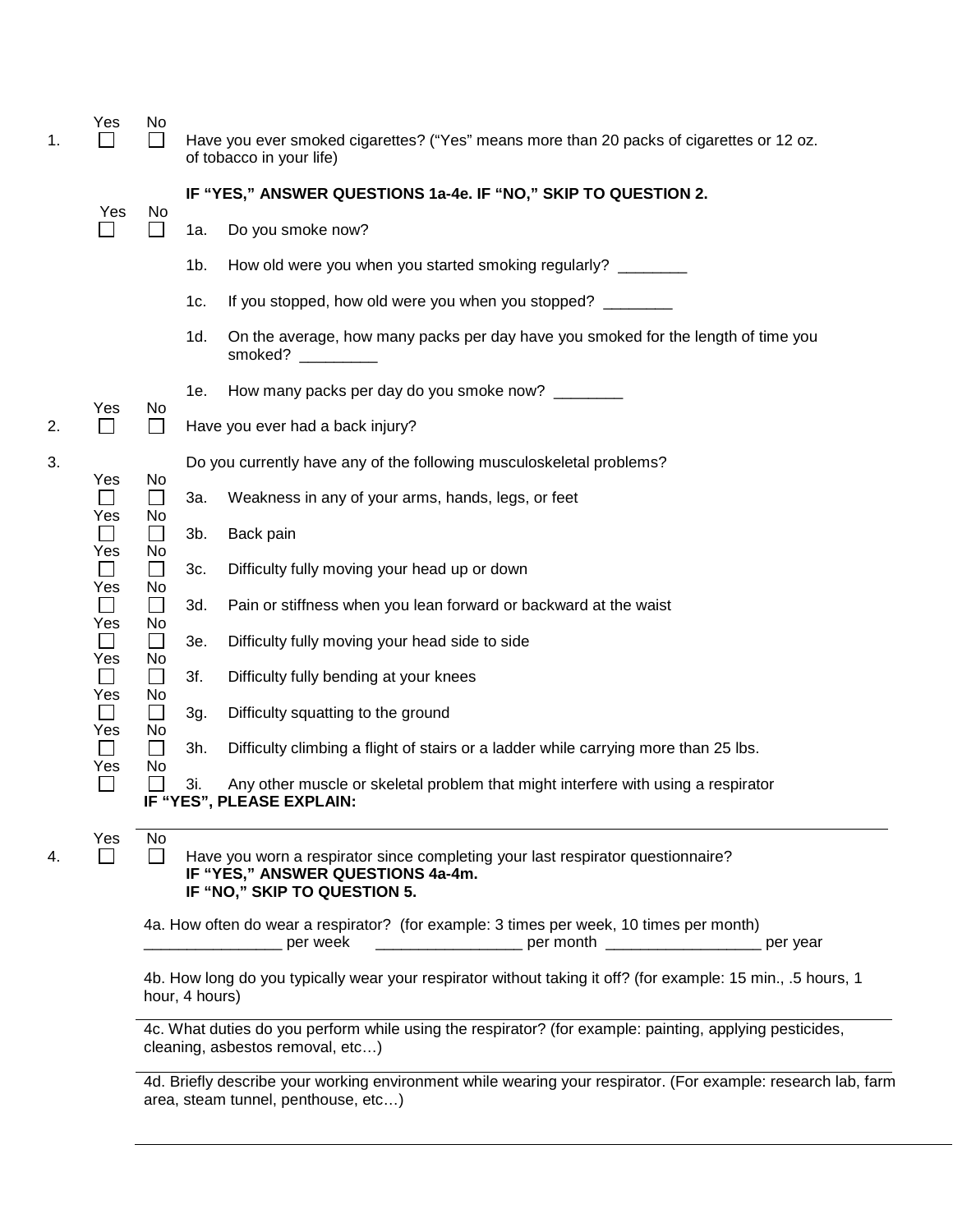| 4e. What type of respirator do you wear? (check all that apply)<br>Disposable paper dust mask with 1 strap<br>Disposable paper dust mask with 2 straps (Fig. A)<br>Disposable organic vapor mask (Fig. B)<br>Disposable organic vapor/acid gas mask (Fig. B)<br>Reusable half-face mask (Fig. C.)<br>Reusable full-face mask (Fig. D)<br>Powered air purifying respirator (Fig. E)<br>Full-face respirator with an air-line<br>Self contained breathing apparatus (SCBA)<br>Air-line w/ total body suit<br>Other (please specify) | Fig. A | Fig. B | Fig. E |
|-----------------------------------------------------------------------------------------------------------------------------------------------------------------------------------------------------------------------------------------------------------------------------------------------------------------------------------------------------------------------------------------------------------------------------------------------------------------------------------------------------------------------------------|--------|--------|--------|
|                                                                                                                                                                                                                                                                                                                                                                                                                                                                                                                                   | Fig. C | Fia. D |        |

4f. Indicate, with a check, whether your usual workload level while you are wearing a respirator is resting, light, moderate, or heavy. Also, indicate with a check, whether your maximum workload level while you are wearing a respirator is resting, light, moderate, or heavy. **Usual Max.**

| suar | Max. |                                                                                                    |
|------|------|----------------------------------------------------------------------------------------------------|
|      |      | Resting                                                                                            |
|      |      | Light (examples include)—sitting at ease, light hand work, hand and arm work (small bench          |
|      |      | tools, inspecting, assembly, or sorting of light materials), are and leg work. Standing: drill pro |
|      |      | (small parts), milling machine (small parts), machining with light power tools.                    |
|      |      | <b>Moderate</b> (examples include)—band and arm work (pailing filing) arm and leg work (off        |

 $\Box$ 

ools, inspecting, assembly, or sorting of light materials), are and leg work. Standing: drill press (small parts), milling machine (small parts), machining with light power tools. **Moderate** (examples include)—hand and arm work (nailing, filing), arm and leg work (off road operation of trucks or construction equipment), arm and trunk work (air hammer operation, tractor assembly, plastering, intermittent handling of moderately heavy materials, weeding, hoeing, pushing or pulling light weight cars or wheelbarrows). **Heavy** (examples include)—heavy arm and trunk work, transferring heavy materials,

 $\Box$ shoveling, sledge hammer work, sawing, hand mowing, digging, axe work, climbing stairs or ramps, jogging, running, pushing or pulling heavily loaded carts or wheelbarrows, chipping castings, concrete block laying.

Have you ever had any of the following problems when you wore a respirator?

|          | Yes<br>Yes<br>Yes<br>Yes<br>Yes<br>Yes | No<br>No<br>$\mathsf{L}$<br>No<br>$\mathbf{I}$<br>No<br>$\mathbf{I}$<br>No.<br>No<br>$\mathsf{L}$ | 4g.<br>4h.<br>4i.<br>4j.<br>4k.<br>4I. | Eye irritation?<br>Skin allergies or rashes?<br>Anxiety?<br>Persistent general weakness or fatigue?<br>Any other problems that interfere with your use of a respirator?<br>If yes, what?<br>Describe any other difficulties that you had using the respirator? |
|----------|----------------------------------------|---------------------------------------------------------------------------------------------------|----------------------------------------|----------------------------------------------------------------------------------------------------------------------------------------------------------------------------------------------------------------------------------------------------------------|
| 5.       | Yes<br>Yes                             | No<br>$\mathbf{I}$<br>No.<br>$\mathsf{L}$                                                         | 4m.                                    | Were you unable to use the respirator because of these difficulties?<br>Do you have a fear of tight or enclosed places (claustrophobia)?                                                                                                                       |
| 6.       | Yes<br>Yes                             | No<br>П<br>No                                                                                     |                                        | Do you have a sensation of smothering?                                                                                                                                                                                                                         |
| 7.<br>8. | Yes                                    | $\perp$<br>No                                                                                     |                                        | Do you have a ruptured ear drum?<br>Do you wear contact lenses?                                                                                                                                                                                                |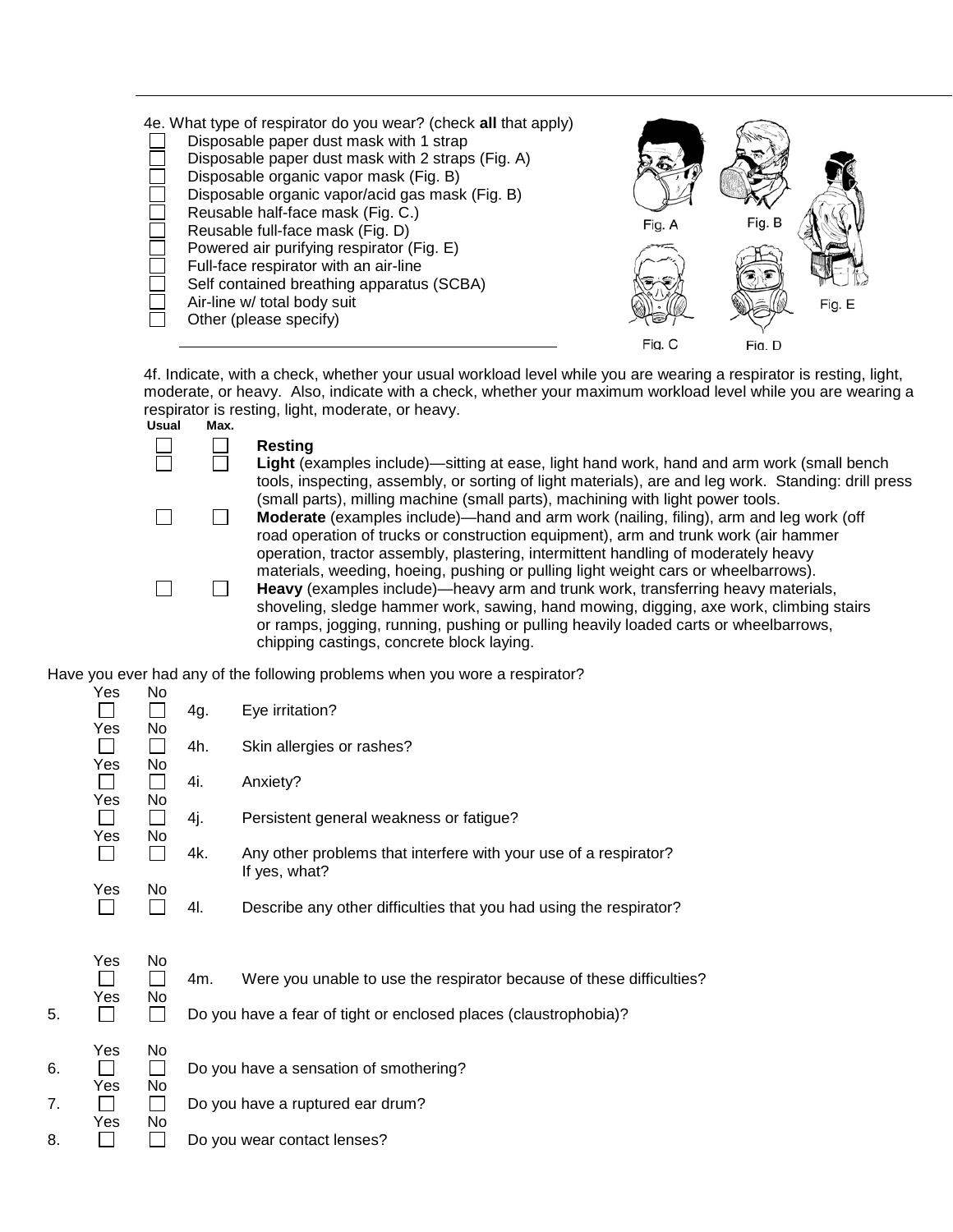| 9.<br>10.<br>11. | Yes<br>Yes<br>П<br>Yes<br>$\mathsf{L}$ | No<br>$\Box$<br>No<br>$\Box$<br>No<br>$\overline{\phantom{a}}$ |      | Do you wear glasses?<br>IF "YES", WHAT WERE THE RESULTS?                                                        | Have you ever had to have medical treatment for heat exhaustion or heat stroke?<br>Have you had a breathing test since completing your first respirator questionnaire? |  |
|------------------|----------------------------------------|----------------------------------------------------------------|------|-----------------------------------------------------------------------------------------------------------------|------------------------------------------------------------------------------------------------------------------------------------------------------------------------|--|
| 12.              | Yes                                    | No<br>$\Box$                                                   |      | Normal ___________ Abnormal ________<br>IF "YES", WHAT WERE THE RESULTS?                                        | Don't Know _______<br>Have you had an electrocardiogram since completing your last respirator questionnaire?                                                           |  |
| 13.              | Yes                                    | No<br>$\perp$                                                  |      | Normal Normal<br>Abnormal ________<br>Do you consider yourself to be in good health?<br>IF "NO", STATE REASONS: | Don't Know                                                                                                                                                             |  |
| 14.              | Yes<br>$\Box$                          | No<br>$\Box$                                                   |      | Do you have any defect of vision (other than corrective lenses)?<br>IF "YES", STATE THE NATURE OF THE DEFECT:   |                                                                                                                                                                        |  |
| 15.              | Yes<br>$\Box$                          | No<br>$\Box$                                                   |      | Do you have any defect of hearing?<br>IF "YES", STATE THE NATURE OF THE DEFECT:                                 |                                                                                                                                                                        |  |
| 16.              |                                        |                                                                |      | Have you ever had any of the following conditions?                                                              |                                                                                                                                                                        |  |
|                  | Yes<br>$\Box$                          | No<br>$\overline{\phantom{a}}$                                 | 16a. | Epilepsy (or fits, seizures, convulsions)?                                                                      |                                                                                                                                                                        |  |
|                  | Yes<br>$\Box$                          | No<br>$\Box$                                                   | 16b. | <b>Rheumatic Fever?</b>                                                                                         |                                                                                                                                                                        |  |
|                  | Yes                                    |                                                                |      |                                                                                                                 |                                                                                                                                                                        |  |
|                  |                                        | No<br>$\Box$                                                   | 16c. | Kidney Disease?                                                                                                 |                                                                                                                                                                        |  |
|                  | Yes                                    | No<br>$\mathsf{L}$                                             | 16d. | <b>Bladder Disease?</b>                                                                                         |                                                                                                                                                                        |  |
|                  | Yes                                    | No<br>$\mathbf{L}$                                             | 16e. | Diabetes?                                                                                                       | $\mathsf{L}$<br>$\blacksquare$                                                                                                                                         |  |
|                  | Yes                                    | No<br>$\Box$                                                   | 16f. | IF "YES," Check treatment(s):<br>Allergic reactions that interfere with your breathing?                         | <b>DIET</b><br><b>PILLS</b><br><b>INSULIN</b>                                                                                                                          |  |
|                  | Yes<br>$\Box$                          | No<br>$\Box$                                                   | 16g. | Jaundice?                                                                                                       |                                                                                                                                                                        |  |
|                  | Yes<br>П                               | No<br>$\Box$                                                   | 16h. | Trouble smelling odors?                                                                                         |                                                                                                                                                                        |  |
|                  |                                        |                                                                |      | Have you ever had any of the following lung conditions?                                                         |                                                                                                                                                                        |  |
| 17.              | Yes                                    | No<br>$\Box$                                                   | 17a. | Chronic bronchitis                                                                                              |                                                                                                                                                                        |  |
|                  | Yes<br>П<br>Yes                        | No<br>$\Box$<br>No                                             | 17b. | Pneumonia                                                                                                       |                                                                                                                                                                        |  |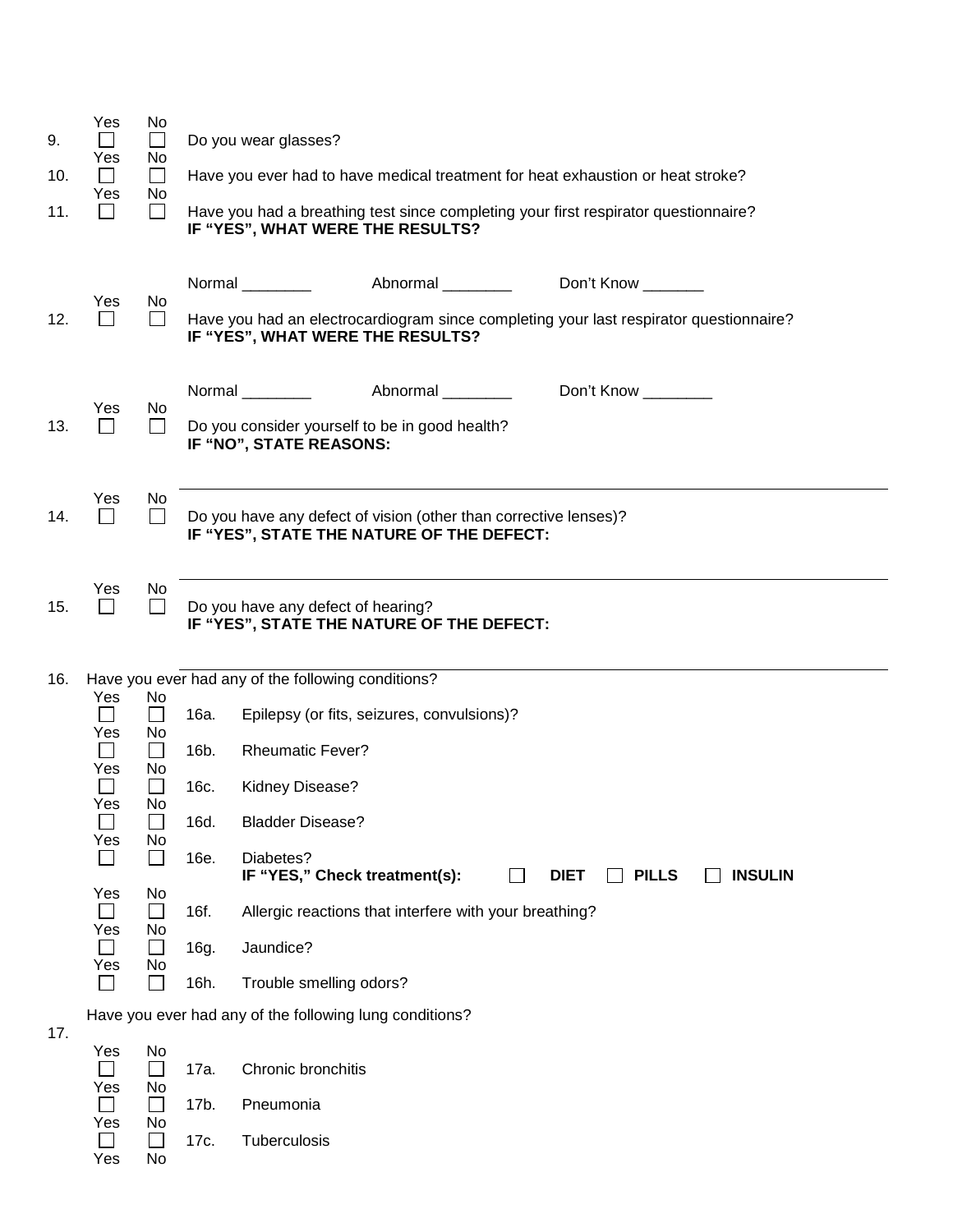|     |               | $\mathcal{L}_{\mathcal{A}}$ | 17d.         | <b>Silicosis</b>                                                                                                         |
|-----|---------------|-----------------------------|--------------|--------------------------------------------------------------------------------------------------------------------------|
|     | Yes           | No                          |              |                                                                                                                          |
|     |               | $\Box$                      | 17e.         | Pneumothorax (ruptured or collapsed lung)                                                                                |
|     | Yes           | No<br>$\Box$                | 17f.         | Lung cancer                                                                                                              |
|     | Yes           | No                          |              |                                                                                                                          |
|     | $\Box$<br>Yes | $\Box$<br>No                | 17g.         | Emphysema                                                                                                                |
|     |               | $\mathbb{R}^n$              | 17h.         | Asthma                                                                                                                   |
| 18. |               |                             |              | Do you currently have any of the following symptoms of pulmonary or lung illness?                                        |
|     | Yes           | No                          | 18a.         | Shortness of breath that interferes with your job                                                                        |
|     | Yes           | No<br>$\Box$                | 18b.         | Coughing that produces phlegm (thick sputum)                                                                             |
|     | Yes           | No<br>$\Box$                | 18c.         | Coughing that wakes you early in the morning                                                                             |
|     | Yes           | No<br>$\Box$                | 18d.         | Coughing that occurs mostly when you are lying down                                                                      |
|     | Yes<br>Yes    | No<br>$\Box$<br>No          | 18e.         | Coughing up blood in the last month                                                                                      |
|     | Yes           | $\Box$<br>No                | 18f.         | Wheezing that interferes with your job                                                                                   |
|     | Yes           | $\Box$<br>No                | 18g.         | Chest pain when you breathe deeply                                                                                       |
|     | Yes           | $\Box$<br>No                | 18h.         | Any other symptoms that you think may be related to lung problems                                                        |
| 19. |               | $\mathsf{L}$                |              | Since completing your last respirator questionnaire have you had any other chest illness?<br>IF "YES", PLEASE SPECIFY:   |
|     | Yes           | No                          |              |                                                                                                                          |
| 20. |               | $\mathbf{L}$                |              | Since completing your last respirator questionnaire have you had any surgery on your chest?<br>IF "YES", PLEASE SPECIFY: |
|     |               |                             |              |                                                                                                                          |
| 21. | Yes           | No                          |              | Since completing your last respirator questionnaire have you had any chest injuries?                                     |
|     |               |                             |              | IF "YES", PLEASE SPECIFY:                                                                                                |
|     |               |                             |              |                                                                                                                          |
| 22. |               |                             |              | Since completing your last respirator have you had any of the following cardiovascular or heart problems?                |
|     | Yes           | No<br>$\perp$               | 22a. Stroke? |                                                                                                                          |
|     | Yes           | No                          |              |                                                                                                                          |
|     |               | $\mathbb{R}^n$              |              | 22b. Angina? (heart pain)                                                                                                |
|     | Yes           | No                          |              |                                                                                                                          |
|     | Yes           | $\Box$<br>No                |              | 22c. Heart failure?                                                                                                      |
|     | Yes           | $\Box$<br>No                |              | 22d. Swelling in your legs or feet (not caused by walking)?                                                              |
|     | Yes           | $\Box$<br>No                |              | 22e. Heart arrhythmia (heart beating irregularly)?                                                                       |
| 23. |               |                             |              | Since completing your last respirator questionnaire has a doctor told you that you had a heart attack?                   |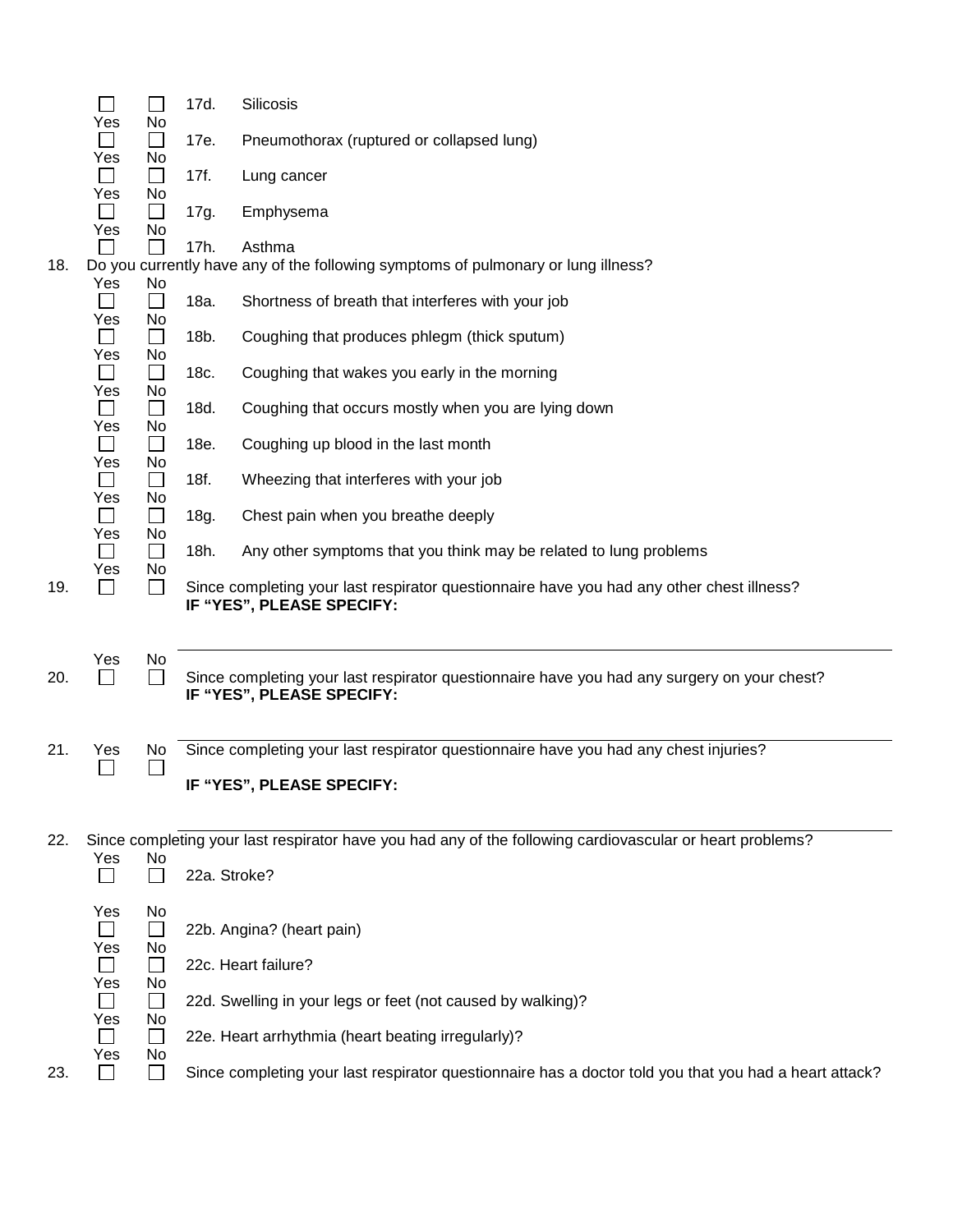| 24.                      | Yes                                                                                                        | No                                                                                                        | Since completing your last respirator questionnaire has a doctor told you that you had any other kind<br>of heart trouble?<br>IF "YES," PLEASE SPECIFY:                                                                                                                                                                                                                                                                                                                                                                                                                                                                                               |
|--------------------------|------------------------------------------------------------------------------------------------------------|-----------------------------------------------------------------------------------------------------------|-------------------------------------------------------------------------------------------------------------------------------------------------------------------------------------------------------------------------------------------------------------------------------------------------------------------------------------------------------------------------------------------------------------------------------------------------------------------------------------------------------------------------------------------------------------------------------------------------------------------------------------------------------|
| 25.                      | Yes                                                                                                        | No.                                                                                                       | Do you have irregular or skipped heartbeats?                                                                                                                                                                                                                                                                                                                                                                                                                                                                                                                                                                                                          |
| 26.                      | Yes                                                                                                        | No                                                                                                        | What was your most recent blood pressure?<br>You must provide a blood pressure reading done within the past year. If you have not had a blood<br>pressure reading in the last year, have a blood pressure taken and record the result on the questionnaire<br>before sending the questionnaire to the Occupational Health Clinic. You may also call the Occupational<br>Health Clinic (353-9137) to schedule a time to have your blood pressure taken and you may return the<br>questionnaire at that time.                                                                                                                                           |
| 27.                      | $\mathsf{L}$                                                                                               | $\Box$                                                                                                    | Has a doctor ever told you that you had high blood pressure?                                                                                                                                                                                                                                                                                                                                                                                                                                                                                                                                                                                          |
| 28.                      | Yes<br>$\Box$                                                                                              | No<br>$\Box$                                                                                              | Have you had any treatment for high blood pressure (hypertension) in the past ten years?<br>IF "YES," PLEASE LIST WHAT MEDICATION(s) YOU TAKE FOR YOUR HIGH BLOOD PRESSURE:                                                                                                                                                                                                                                                                                                                                                                                                                                                                           |
| 29.<br>30.<br>31.<br>32. | Yes<br>Yes<br>П<br>Yes<br>П<br>Yes<br>Yes<br>$\Box$<br>Yes<br>L.<br>Yes<br>$\blacksquare$<br>Yes<br>$\Box$ | No<br>No<br>$\Box$<br>No<br>$\Box$<br>No<br>No<br>$\Box$<br>No<br>П<br>No<br>$\vert \ \ \vert$<br>No<br>П | Do you ever have wheezy or whistling sounds in your chest?<br>IF "YES", ANSWER QUESTIONS 29A-29C. IF "NO", SKIP TO 30.<br>29a. When you have a cold<br>29b. Occasionally, apart from a cold<br>29c. Most days or nights<br>IF YOU ANSWERED "YES" TO QUESTIONS A, B, OR C, THEN ANSWER QUESTION 29D.<br>29d. How many years has this been present? _________<br>Are you troubled by shortness of breath when hurrying on the level or walking up a slight hill?<br>Do you have to walk slower than other people your age do on the level because of breathlessness?<br>Do you ever have to stop for breath when walking at your own pace on the level? |
| 33.                      | Yes<br>$\vert \ \ \vert$                                                                                   | No.<br>$\Box$                                                                                             | Do you ever have to stop for breath after walking about 100 yards (or after a few minutes) on the<br>level?                                                                                                                                                                                                                                                                                                                                                                                                                                                                                                                                           |
| 34.                      | Yes                                                                                                        | No.<br>$\Box$                                                                                             | Are you too breathless to leave the house or too breathless when you get dressed or climb the stairs?                                                                                                                                                                                                                                                                                                                                                                                                                                                                                                                                                 |
| 35.                      |                                                                                                            |                                                                                                           |                                                                                                                                                                                                                                                                                                                                                                                                                                                                                                                                                                                                                                                       |
| 36.                      |                                                                                                            |                                                                                                           | List all medications you take on a regular basis (include those you can buy without a prescription). If you don't<br>know the name, list what the pill is for (i.e., "heart pill" or "water pill"). Use back if more room is needed.<br>$for \_\_\_\_\_\_\_$<br><u> 1980 - Johann Barn, mars eta bainar eta i</u>                                                                                                                                                                                                                                                                                                                                     |